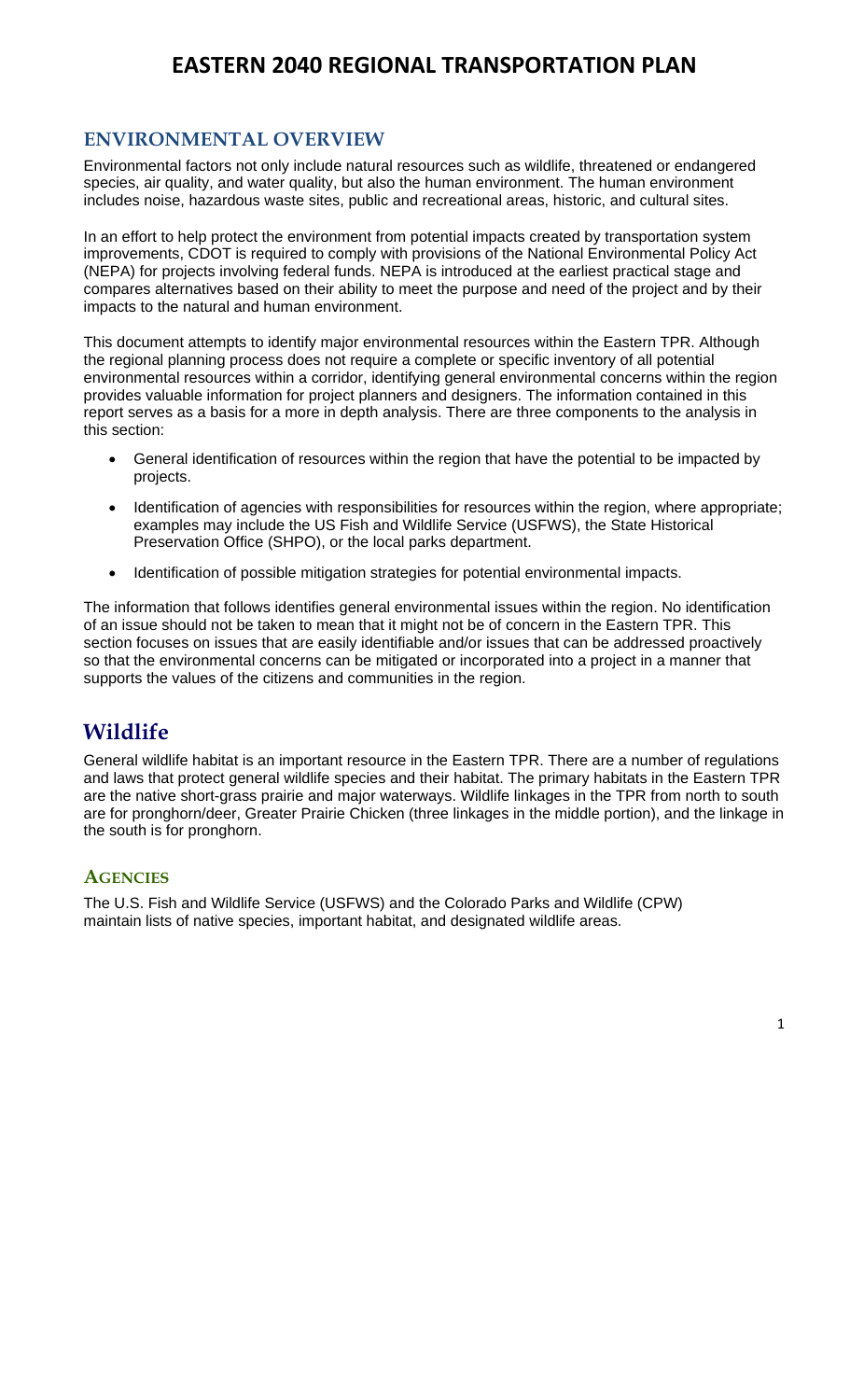### **MITIGATION**

CDOT has recognized the importance of the short-grass prairie habitat and created a proactive mitigation strategy by participating in the Short-grass Prairie Initiative (SGPI). The SGPI includes the Nature Conservancy, USFWS, and other federal agencies and protects over 55,000 acres of the short-grass prairie in eastern Colorado. This allows for CDOT to offset the project impacts against the areas that have been protected through the SGPI.

The Department of Natural Resources is responsible for protecting and preserving the state's fish and wildlife resources from actions of any state agency, or funded by a state agency, which may obstruct, damage, diminish, destroy, change, modify, or vary the natural existing shape and form of any stream or its bank or tributaries.

Certification from the CPW must be obtained for actions with adverse impacts to streams or its bank or tributaries. Certification is provided by the CPW, which includes appropriate measures to eliminate or diminish adverse effects to such streams or their banks or tributaries.

The Migratory Bird Treaty Act (MBTA) protects all birds native to North America, with the exception of non-migratory upland game birds (e.g. quail, grouse, pheasant, turkey, etc.) and non-native birds (e.g., House Sparrow, European Starling, Rock Dove (common pigeon), and Eurasian Collared Doves). The MBTA states that it is "unlawful to pursue, hunt, take, capture, kill, possess, sell, purchase, barter, import, export, or transport any migratory bird, or any part, nest, or egg or any such bird." The MBTA currently protects over 800 species of birds that occur in the U.S. CDOT has developed a set of specifications (Spec. 240) that are designed to protect migratory birds and comply with act.

## **Threatened or Endangered Species**

The Endangered Species Act of 1973 (ESA) provides for the protection of threatened or endangered plants and animals and the habitats in which they are found. Currently the USFWS has listed eight federally threatened, endangered, or candidate species (four birds, one mammal, one plant and two fish) in the Eastern TPR. Projects occurring in the Eastern TPR need to determine if the project will impact any of these species and/or their habitat. This can be conducted through consultations with both federal and state agencies that have the responsibility to ensure the successful recovery of these species.

### **AGENCIES**

The USFWS administers the ESA and maintains the federal list of threatened or endangered species. If a project has the potential to affect any of these species, a formal consultation called a "Section 7 Consultation" process with the USFWS must be conducted. Section 7 of the Endangered Species Act directs all Federal agencies to use their existing authorities to conserve threatened or endangered species and, in consultation with the Service, to ensure that their actions do not jeopardize listed species or destroy or adversely modify Designated Critical Habitat. Section 7 applies to management of Federal lands as well as other Federal actions that may affect listed species, such as Federal approval of private activities through the issuance of Federal permits, licenses, or other actions.

The Colorado Parks and Wildlife also should be contacted if a project goes through or is adjacent to state park lands (e.g., State Parks, State Wildlife Areas, State Habitat Areas, and State Land Board) to determine if they have a list of threatened or endangered species known to utilize state park land. The state maintained lands generally occur in the northern and eastern portion of the Eastern TPR.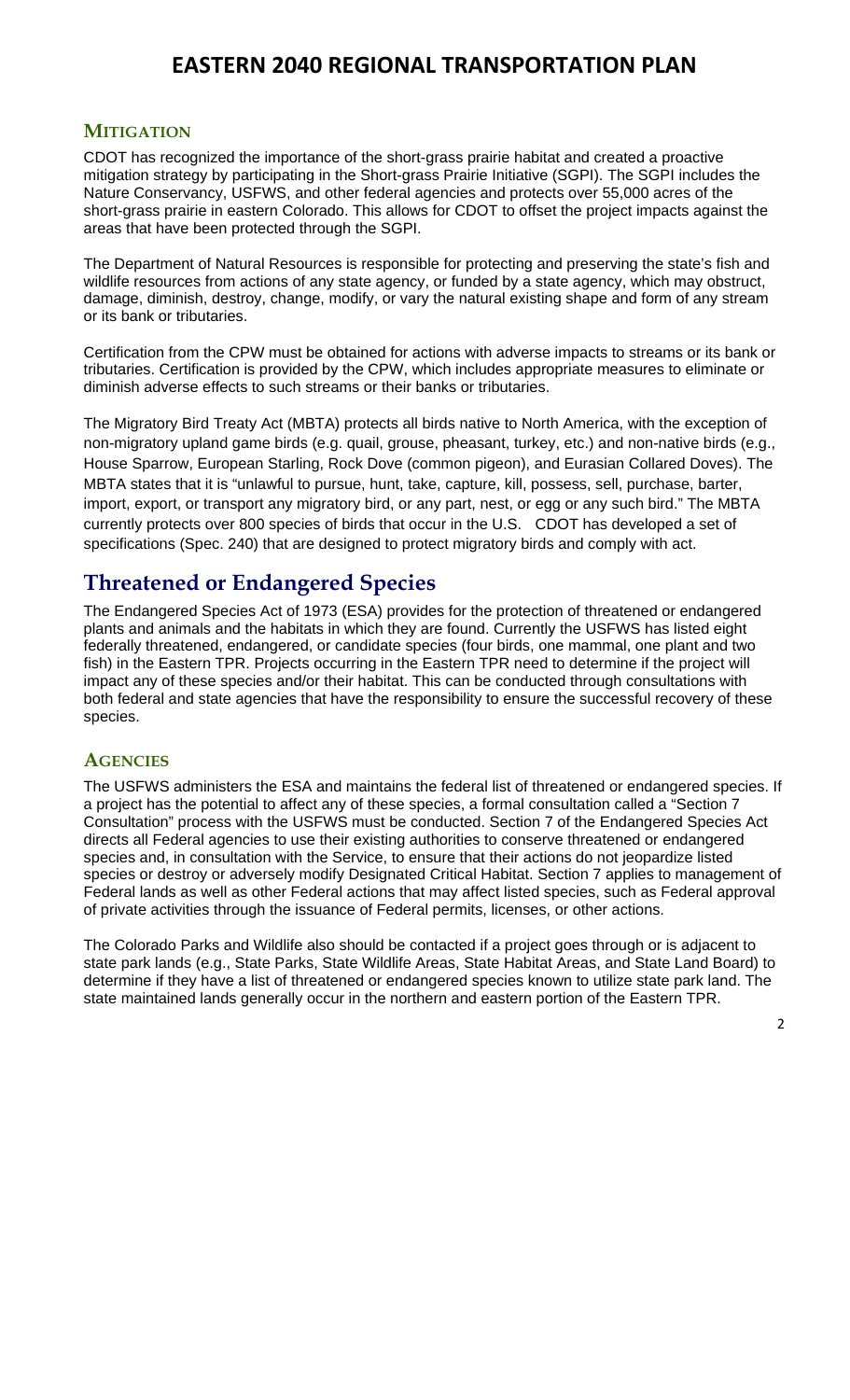The CPW collects data for many other species, such as the Bald Eagle, elk, deer, etc. They also maintain the list of State Threatened or Endangered species, as well as Species of Special Concern.

### **MITIGATION**

Primary mitigation techniques used to offset impacts to threatened or endangered species is determined through the Section 7 consultation process with the USFWS. Additionally, the previously mentioned SGPI provided protection of habitat for the other species such as the Piping Plover, Burrowing Owl, black-tailed prairie dog, and swift fox.

# **Air Quality**

Motor vehicle emissions are a significant contributor to many of the air pollution problems experienced in Colorado. Federal transportation planning/air quality regulations are an important factor guiding transportation decision-making in areas that have violated federal air quality standards. Areas that violated federal air quality standards (non-attainment areas) must develop plans to attain and maintain air quality standards. There are no non-attainment or maintenance areas in the Eastern TPR.

## **Water Quality**

The two major watersheds in the Eastern TPR are: 1) the South Platte Watershed in the northern portion of the TPR, which eventually drains into the Missouri River, and 2) portions of the Arkansas River Watershed, in the southern area of the TPR. Within these watersheds, there are numerous creeks, tributaries, and ditches, as well as lakes, floodplains, and wetlands. The Federal Clean Water Act (CWA) protects the waters of the region and state. This Act promulgated the National Pollution Discharge Elimination System (NPDES) and created water discharge standards which include maintaining the chemical, physical, and biological integrity of the nation's waters. Protection of water quality is completed through regulatory review and permits issued for discharge into waters of the U.S. or the state.

### **AGENCIES**

The U.S. Environmental Protection Agency (EPA) administers the CWA across the nation, but have given the Colorado Department of Health and Environment (CDPHE) the authority to administer the CWA in Colorado. Therefore, any water quality permits required for projects must be obtained through the CDPHE.

### **PERMITS**

Although many of the cities and towns within the Eastern TPR are not large enough to require a municipal separate storm sewer permit, there are other permits that may apply to transportation projects, including:

- If a project disturbs one or more acre, a Colorado Discharge Permit System (CDPS) is required for construction activities.
- Obtaining dewatering permit if dewatering will occur during construction.

It should be noted some projects that occur near highly sensitive water bodies, such as drinking water sources or impaired streams can be required to implement best management practices to ensure that degradation of the water body does not occur.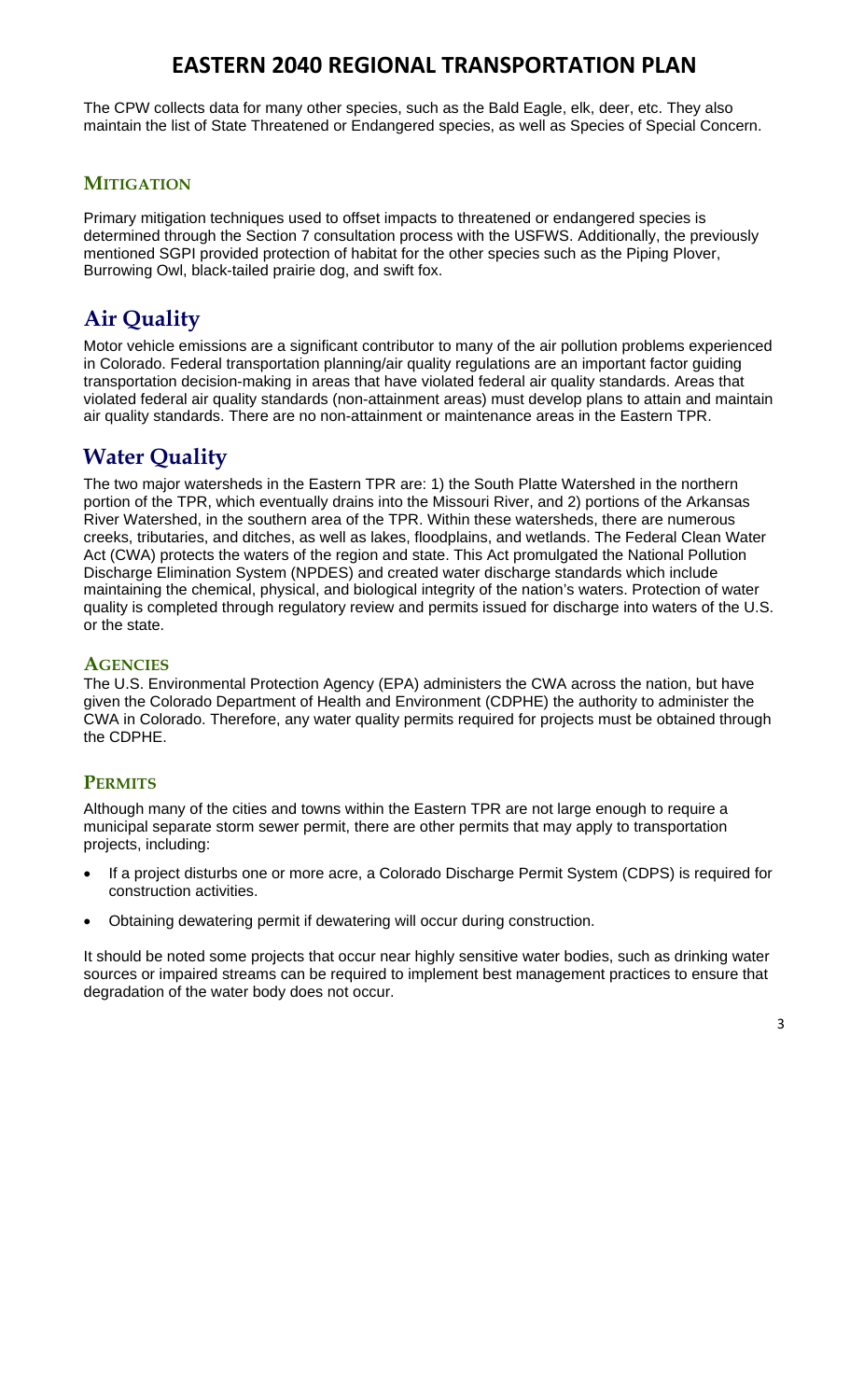## **Wetlands**

Wetlands are areas that are inundated or saturated by surface or groundwater at a frequency or duration sufficient to support a prevalence of vegetation typically adapted for life in saturated soil conditions. In Colorado and the Eastern TPR, wetlands are often found along streams, in areas where the local water tables rise to the land surface and in isolated areas where rain ponds for an extended period of time. Wetlands are extremely important and increasingly rare natural resources in the U.S. Impacts to wetlands are covered under Section 404 of the CWA.

### **AGENCIES**

The EPA administers the CWA; however, authority is the responsibility of the U.S. Army Corps of Engineers (USACE). Section 404 of the CWA establishes a program to regulate the discharge of dredged or fill material into waters of the United States, including wetlands. It requires a permit before dredged or fill material may be discharged into waters of the United States.

### **MITIGATION**

Impacted wetlands are required to be mitigated on at least a 1:1 basis. For example, if five acres of wetlands are impacted, then five acres of wetlands must be replaced. The replacement wetlands are typically created as close to the impacted wetland and perform the same ecological and societal functions as the impacted wetland. Wetland banks are becoming more prevalent and are available to purchase credits to replace impacted wetlands, if they are both in the same watershed.

## **Noise**

The Federal Highway Administration (FHWA) Noise Abatement Criteria (NAC) define noise levels which, if approached or exceeded, require noise abatement consideration. FHWA requires all states to define at which value a predicted noise level approaches the NAC, thus resulting in a noise impact. CDOT has defined "approach" as 1 dBA less than the FHWA NAC for use in identifying traffic noise impacts in traffic noise analyses.

Noise abatement guidelines also state that noise abatement must be considered when the noise levels "substantially exceed the existing noise levels." This criterion is defined as an increase of 10.0 decibels or more above existing noise levels.

As existing higher-speed transportation facilities are widened or new facilities are constructed, noise becomes a greater issue. Noise can also be an issue for lower-speed facilities where steep grades or a high percentage of trucks exist. All projects receiving federal funding must be evaluated by FHWA criteria to determine if a noise study is warranted.

### **AGENCIES**

The CDOT is responsible for implementing FHWA complaint guidelines regarding noise abatement. When a project has the potential to impact receivers from vehicle noise, a noise analysis is conducted.

### **MITIGATION**

If noise impacts exceed the CDOT criteria, mitigation is evaluated based on its feasibility and reasonableness. Common noise mitigation techniques include walls and earthen berms.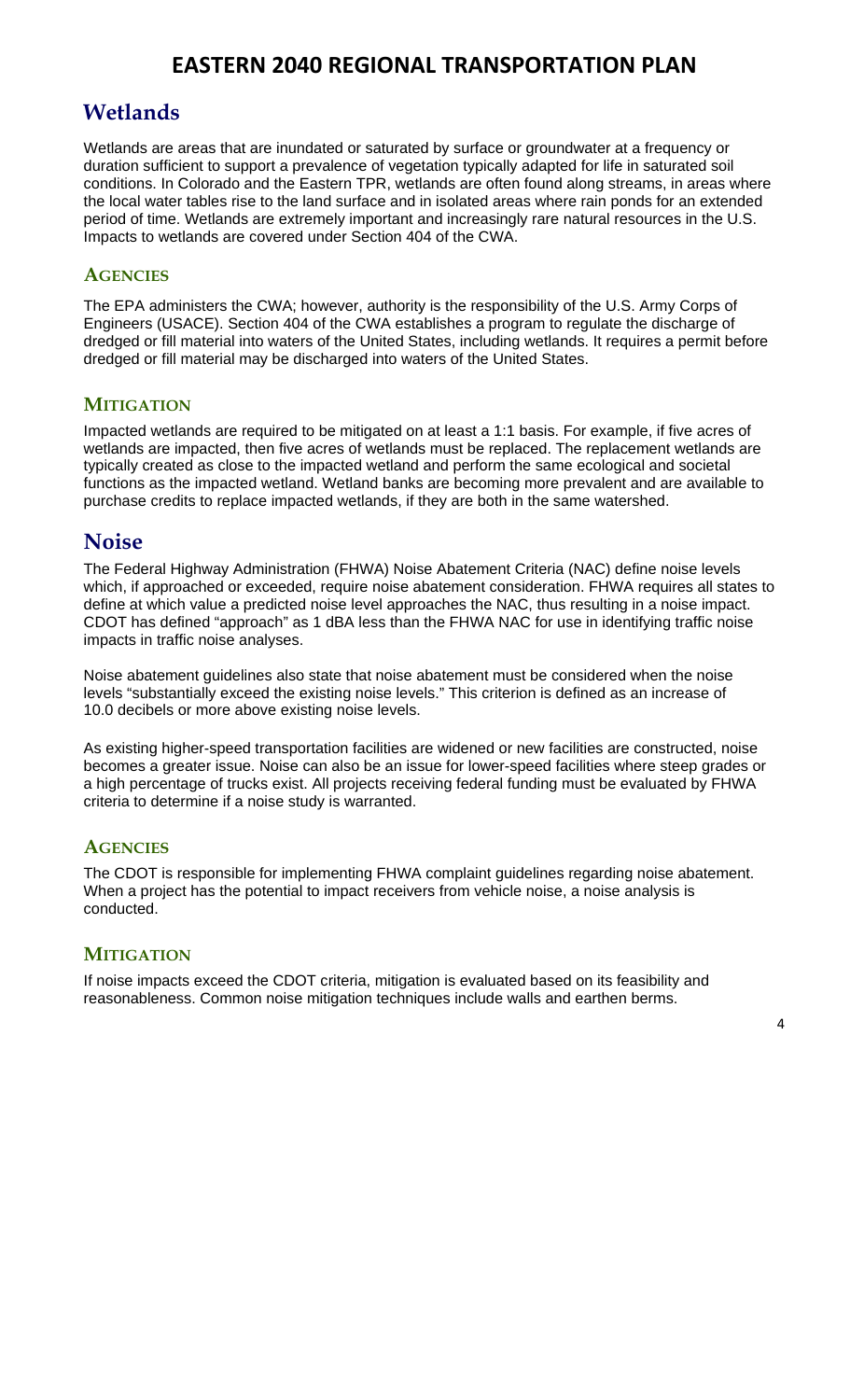## **Hazardous Materials**

The potential to find hazardous materials during the construction of a transportation facility always exists. Hazardous materials are regulated under several programs, including: the Resource Conservation and Recovery Act (RCRA) and the Comprehensive Environmental Response, Compensation and Liability Act (CERCLA). Certain land uses frequently result in a higher potential for location of hazardous waste or materials. Examples of land uses often associated with hazardous materials include industrial and commercial activities such as existing and former mining sites; active and capped oil and gas drilling operations and pipelines; agricultural areas using chemical fertilizers, insecticides, and pesticides; and railroad crossings where there have been accidental cargo spills. Active, closed and abandoned landfill sites are also potential problem areas for transportation facility construction as are gasoline stations that potentially have leaking underground storage tanks. The RCRA online tool is: http://www.epa.gov/emefdata/em4ef.home. The National Priorities List (NPL) of the Environmental Protection Agency is another tool. The NPL is a list of national priorities among the known releases or threatened releases of hazardous substances, pollutants, or contaminants throughout the United States and its territories: http://www.epa.gov/superfund/sites/query/queryhtm/nplmapsg.htm

There are two major solid waste landfills in the Eastern TPR, the Yuma County Solid Waste Landfill and the Logan County Solid Waste Landfill.

### **AGENCIES**

Access to information regarding existing hazardous waste sites is obtained through private searchable databases during the NEPA or design phases of projects. The CDPHE is the primary agency to be consulted if a project has the potential to encounter hazardous materials during construction

### **MITIGATION**

Typical mitigation/remediation strategies associated with common hazardous materials encountered during construction are to remove the contaminated soil from the site and dispose of the materials appropriately or stabilize contamination on-site where possible. Depending upon the type of contamination, disposal can include solid waste landfills, hazardous waste landfills, or on-site treatment. The mitigation will also include a site-specific health and safety plan for construction workers that specifies how potentially hazardous materials will be handled.

## **Public Lands**

The Eastern TPR contains approximately 698,200 acres (1,091 square miles) of public lands, including State Parks, State Wildlife Areas, State Habitat Areas, and State Land Board Lands.

Public lands typically have a park and recreational component that the public utilizes. These resources are important to the citizens of Colorado because they provide the opportunity for physical and mental relaxation and can also provide focus points for community activities and events. Potential impacts to this type of use trigger an FHWA analysis to ensure that these resources are maintained and continue to provide these resources to the community.

The major public lands in the Eastern TPR are the two State Parks (Bonny Lake and North Sterling), 12 different State Habitat Areas, and 26 different State Wildlife Areas.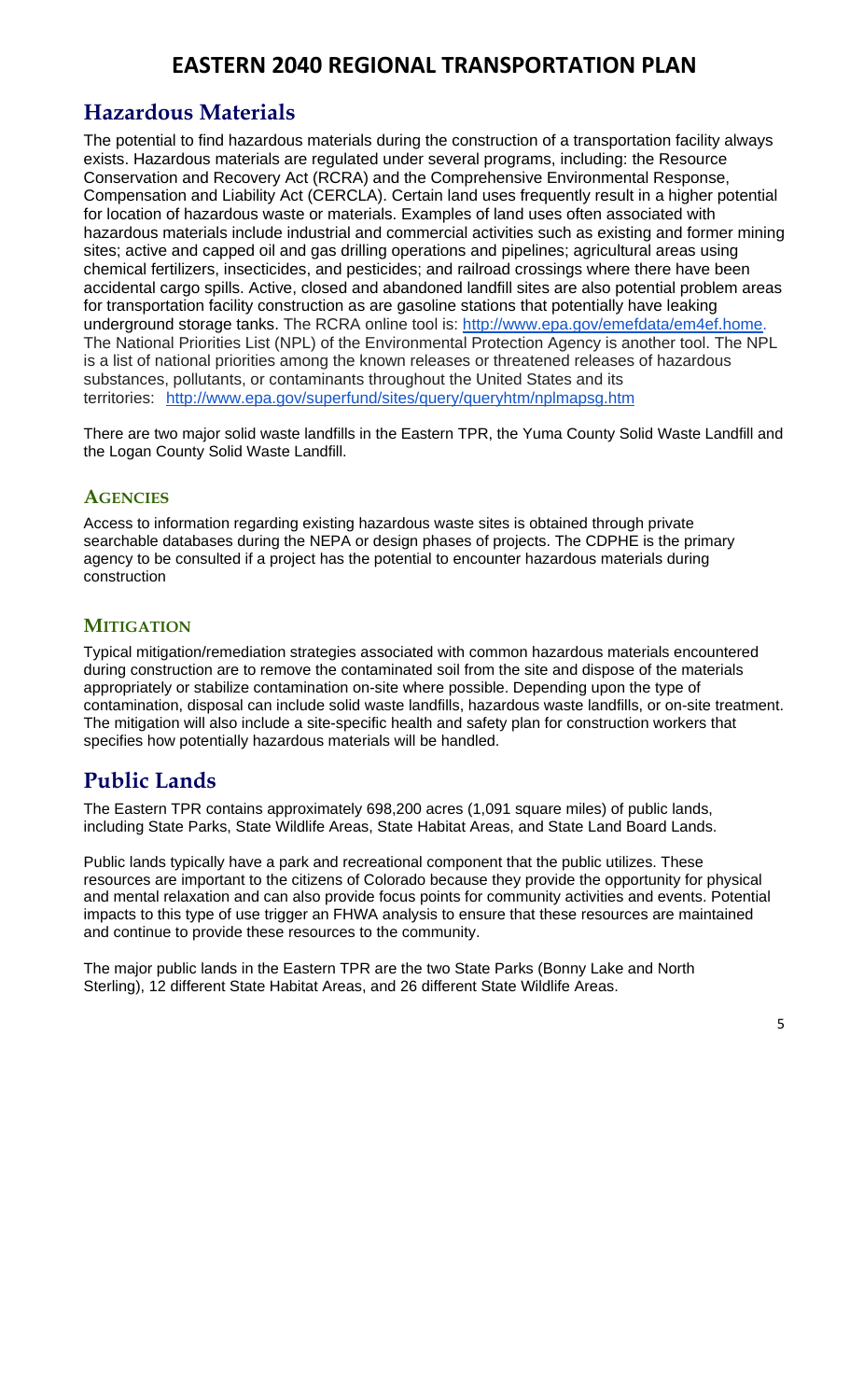#### **AGENCIES**

When projects are located in the vicinity of parks and recreational resources, CDOT works closely with the public agency or official with primary responsibility for the park or recreational resource (i.e., official with jurisdiction). The public agency can be the State of Colorado, or any local municipality.

#### **MITIGATION**

When working with the public agency, CDOT strives to identify mitigation that will at least replace any features or attributes of the park or recreational resource that are impacted by the project. In many instances CDOT and the official with jurisdiction can identify opportunities to enhance the park or recreational resource features and attributes. Additionally, to the extent practical, access to parks and recreational resources should be maintained during construction, and detours for bike and pedestrian paths should be provided.

## **Historical and Archaeological Sites**

Section 106 of the National Historic Preservation Act (NHPA) sets forth the process that federal agencies and their designated representatives must follow when planning undertakings that have the potential to affect significant historic and prehistoric properties, known collectively as "historic properties." Typical historic resources include buildings, residential neighborhoods, commercial districts, agricultural complexes, bridges, canals, ditches, reservoirs, railroad lines and landscapes. Archaeological sites include surface scatters of chipped stone, ground stone or ceramic artifacts, architectural and non-architectural features (e.g., pit houses and fire hearth remains, respectively) or any area exhibiting evidence of intact subsurface materials. More information on properties presently on or determined eligible for the National Register of Historic Properties is available on website of History Colorado (formerly the Colorado Historical Society) at http://www.historycolorado.org/oahp.

### **AGENCIES**

More than 40 Native American tribes have an historic interest in various parts of Colorado. The NHPA mandates that the FHWA and CDOT consult with Native American Tribes during the planning of federal-aid transportation projects both on and off Indian Reservations.

The State Historic Preservation Office (SHPO) must be consulted to determine if sites that have not been recorded in the National Register of Historic Places are eligible for inclusion on that list. The SHPO must also be consulted to determine the effects projects may have on historic properties.

## **Paleontological Resources**

Paleontological resources are non-renewable resources that include fossils (defined as the remains or traces of once-living organisms preserved in the geological record, generally more than 10,000 years old), some sub-fossil remains, and the geological context in which fossil or sub-fossil remains are found. Some fossils found in Colorado include the bones and tracks of vertebrates such as dinosaurs and mammoths, shells of marine invertebrates such as ammonites, and leaf impressions of prehistoric plants. Although paleontological resources specifically exclude any remains which are found in a human-oriented or archaeological context, they are protected under many of the same federal and state regulations as archaeological resources. Regulations specific to paleontological resources include the Paleontological Resources Preservation Act (PRPA) of 2009. Colorado is very rich in paleontological resources, but the density of those resources varies depending on the geology of the specific area